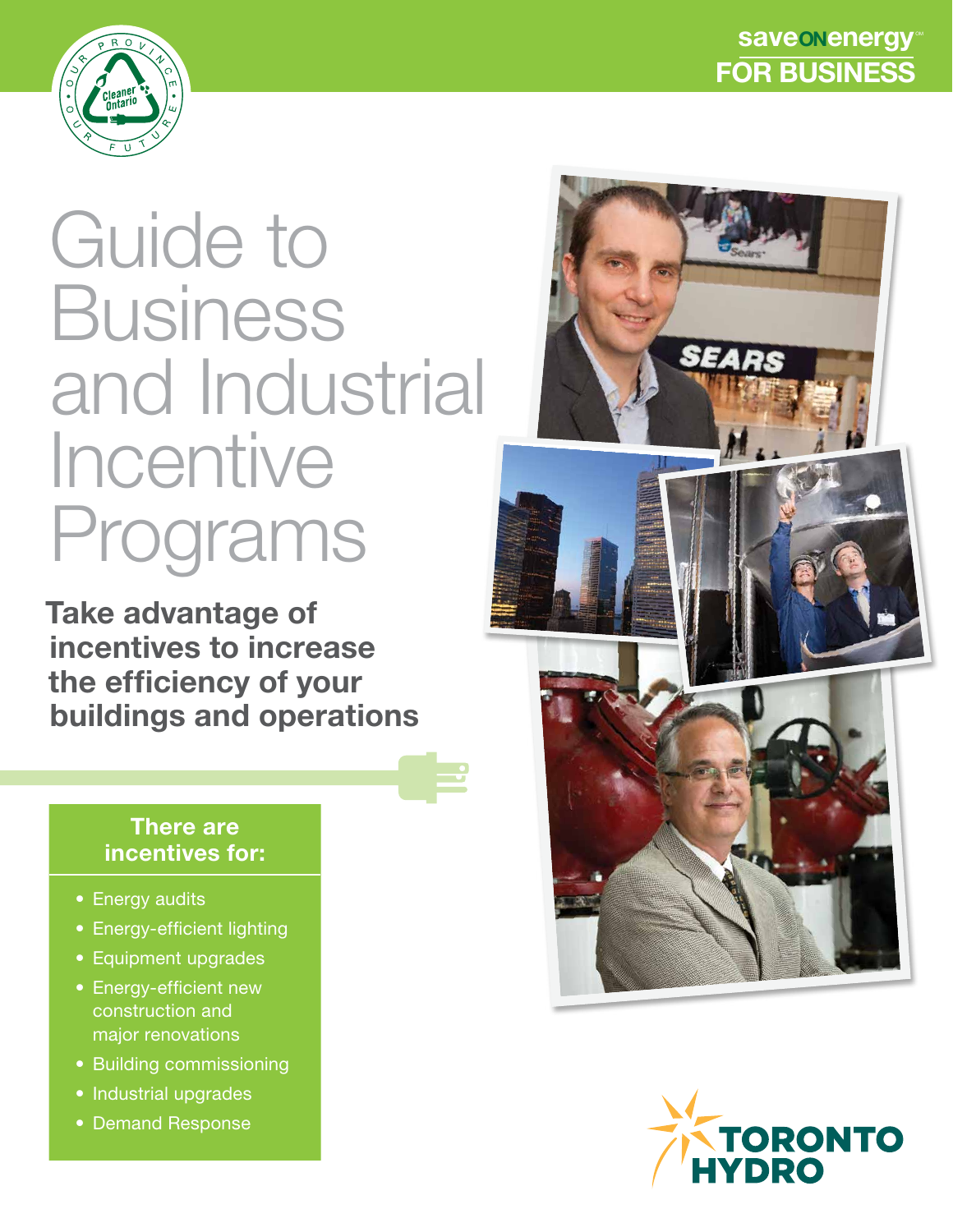## AUDIT FUNDING

#### **Description**

An energy audit can help identify the costs and benefits of implementing efficiency projects and prioritize energy management projects for your business.

Three types are available:

- Electricity survey and analysis to understand financial benefits
- • Detailed analysis of capital intensive modifications for projects that require more sophisticated modelling
- Detailed analysis of non-capital intensive modifications, such as balancing and mechanical equipment, that includes system evaluations that measure actual operation conditions and reasonable estimate of consumption and demand profiles during peak demand. This incentive excludes the study of lighting systems.

#### Incentive

For **Electricity Survey and Analysis**, funding is based on \$0.10/sq. ft. up to 30,000 sq. ft. For buildings with more than 30,000 sq. ft., the incentive will be \$3,000 for the first 30,000 sq ft., plus \$0.05/sq. ft. for incremental sq. ft.. Funding is capped at 50% of your project costs, to a maximum of \$25,000.

For Detailed Analysis of Capital Intensive Measures, incremental funding of up to \$10,000 is available for those studies that involve comprehensive modelling of larger measures. Based on an additional \$0.05/ sq. ft., this funding is capped at 50% of the added project costs, and is available to facilities greater than 50,000 sq. ft.

For Detailed Analysis of Non-Capital Intensive Modifications, the incentive covers 50% of the cost of a system energy audit, up to \$5,000.

Tenant Audits: Funding for audits of lighting, office equipment and plug loads. The incentive is \$0.03/sq. ft. or up to \$7,500, whichever is less.

#### **Eligibility**

For building owners and tenants. Auditors must meet prescribed qualifications.

#### Key Benefits

This program is designed to provide you with funding to identify potential solutions to operational challenges.

- Determine an action plan and priority list as the basis of a multi-year investment plan
- Establish your baseline and build your business case for retrofit projects or for project funding approval

#### RETROFIT PROGRAM **Description**

This program provides financial incentives to replace existing inefficient equipment with high-efficiency equipment and for installing new control systems to improve the efficiency of your operational procedures and processes.

There are three tracks you can choose from:

- Prescriptive simple, predefined measures with per-unit incentives
- Engineered design-based approach with potential for higher incentives
- Custom for more complex or innovative measures not covered in other tracks

Many applications qualify including lighting, building controls, unitary air conditioning, variable frequency drives, high-efficiency motors, refrigeration systems, monitoring & targeting systems, chillers and more.

#### Incentive

Lighting projects: The greater of \$400/kW of demand savings or \$0.05/kWh of one year electricity savings, to a maximum of 50% of project costs.

Non-lighting projects: The greater of \$800/kW of demand savings or \$0.10/kWh of first year electricity savings, to a maximum of 50% of project costs.

Additional incentives are available for social housing and multi-residential buildings. Fuel switching from electricity to natural gas not included.

#### **Eligibility**

For owners and tenants of commercial, institutional, industrial, agricultural (nursery, greenhouse) and multi-residential facilities, including social housing.

#### Key Benefits

• Funding up to 50% of your project costs

## HIGH PERFORMANCE NEW CONSTRUCTION

#### **Description**

Substancial financial incentives and design assistance are provided for new building and major renovation projects that exceed the electricity efficiency specified in the Ontario Building Code.

#### Incentive

- Up to 100% of the cost of modelling a building (up to \$10,000)
- • Prescriptive component encourages incorporation of pre-approved technologies
- Engineered component incentives based on a preset calculation worksheet that helps calculate reductions
- Custom component incentives based on modelled energy performance
- • Design Decision Maker incentive available for third parties influencing the outcome of the design

#### **Eligibility**

For owners, tenants and architects of new buildings and major renovation projects in office buildings, industrial buildings, retail spaces, multi-residential buildings, housing complexes, colleges, universities, schools, hospitals, long-term care facilities, hotels and motels are eligible.

#### Key Benefits

This program is designed to provide you with funding and assistance to:

- Build beyond standard code requirements to create long term environmental benefits
- Get ongoing savings from lower long-term operating costs
- Enhance leasing and sales opportunities

There is also a **NEW HOME CONSTRUCTION** program for single family dwellings.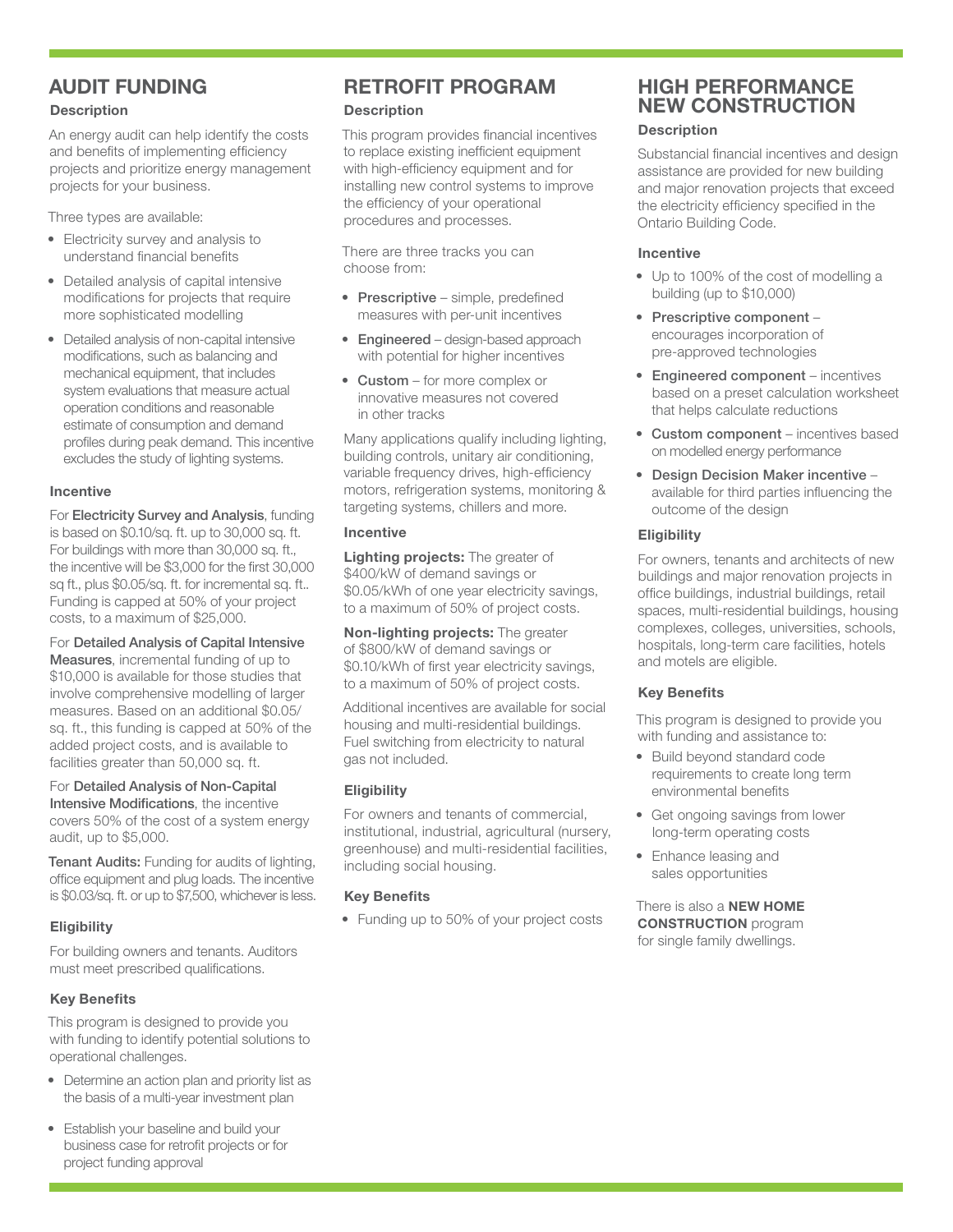## DEMAND RESPONSE DR3

#### **Description**

If your production processes or equipment are flexible enough to allow you to curtail electricity use for a specific number of Demand Response (DR) events per year, this program can provide a key new source of revenue in return for mandatory participation in activation notices.

#### Incentive

#### Availability Payment for demand (kW) savings:

• Availability payments are dependent on your ability to commit to 100 hours per year

#### Utilization rate for energy (kWh) savings:

- Utilization rates are dependent on your ability to sustain load reductions for one to four or five to nine consecutive hours per Demand Response event
- The incentive rates are dependent on the agreement with your chosen Demand Response Provider or, if you can deliver more than 5 MW, you can contract directly with the Ontario Power Authority (OPA)

#### Eligibility

Your business must have a peak demand greater than 50 kW and be operating and available during a predefined schedule of about 1,600 hours per calendar year. Within the 1,600 hour period, you can select to participate in activations of up to 100 hours per year.

#### Key Benefits

- Create an additional revenue stream
- Reduce operating costs including the opportunity to reduce Global Adjustment Mechanism charges
- Leverage emergency standby system assets and elevate system reliability

#### PROCESS & SYSTEMS Energy-Efficiency Upgrades **Description**

This program helps you find, achieve and sustain major energy savings. It provides access to substancial financial incentives and technical expertise to upgrade your systems and make improved energy management a part of your day-to-day business.

#### Incentive

#### Preliminary Engineering Study

- Identify and investigate project opportunities
- Estimate energy savings and project costs
- Funded up to \$10,000

#### Detailed Engineering Study

- Comprehensive investigation of energy savings and project costs
- Sufficient to support capital decisions
- Fully funded for first year of program, up to \$50,000

#### Capital Incentive

The Capital Incentive is based on your forecasted energy savings as well as your project costs, using the lowest of three calculations:

- \$200 per MWh of projected annual average electricity savings
- 70% of your eligible project costs
- The amount needed to reduce your simple payback to one year

#### **Eligibility**

For owners and tenants of large commercial, institutional and industrial operations.

Qualifying upgrades must save at least 100 MWh annually. Capital projects greater than 350 MWh of savings per year require a detailed engineering study.

#### Key Benefits

This program is designed to provide you with major funding and technical expertise to:

- Find the best opportunities to save through engineering studies
- Invest in manufacturing upgrades that improve product quality, process reliability and energy efficiency

### PROCESS & SYSTEMS Energy Management and **Monitoring**

#### **Description**

This program provides long-term support so you can maintain and grow your savings well into the future.

#### Incentive

- Funding up to 80% of an Embedded Energy Manager's salary to an annual maximum
- Up to \$75,000, capped at 80% of project cost, for a monitoring and targeting system

#### **Eligibility**

For owners and tenants of large commercial, institutional and industrial operations. To qualify, you must have the potential to meet the minimum annual savings targets for overall consumption and peak demand.

For Monitoring and Targeting, you must use at least 15,000 MWh of electricity annually, have an on-site Embedded Energy Manager, and have the potential to meet the minimum savings targets for overall consumption and peak demand by the end of the second year. For Embedded Energy Managers you must achieve at least 300 kW of demand reduction plus an associated amount of energy reduction per year.

#### Key Benefits

This program is designed to provide you with funding to create a real, sustainable competitive advantage through energy management best practices.

- Take charge of your energy with an on-site Funded Energy Manager
- Equip your team with accurate, up-tothe-minute data about your energy use